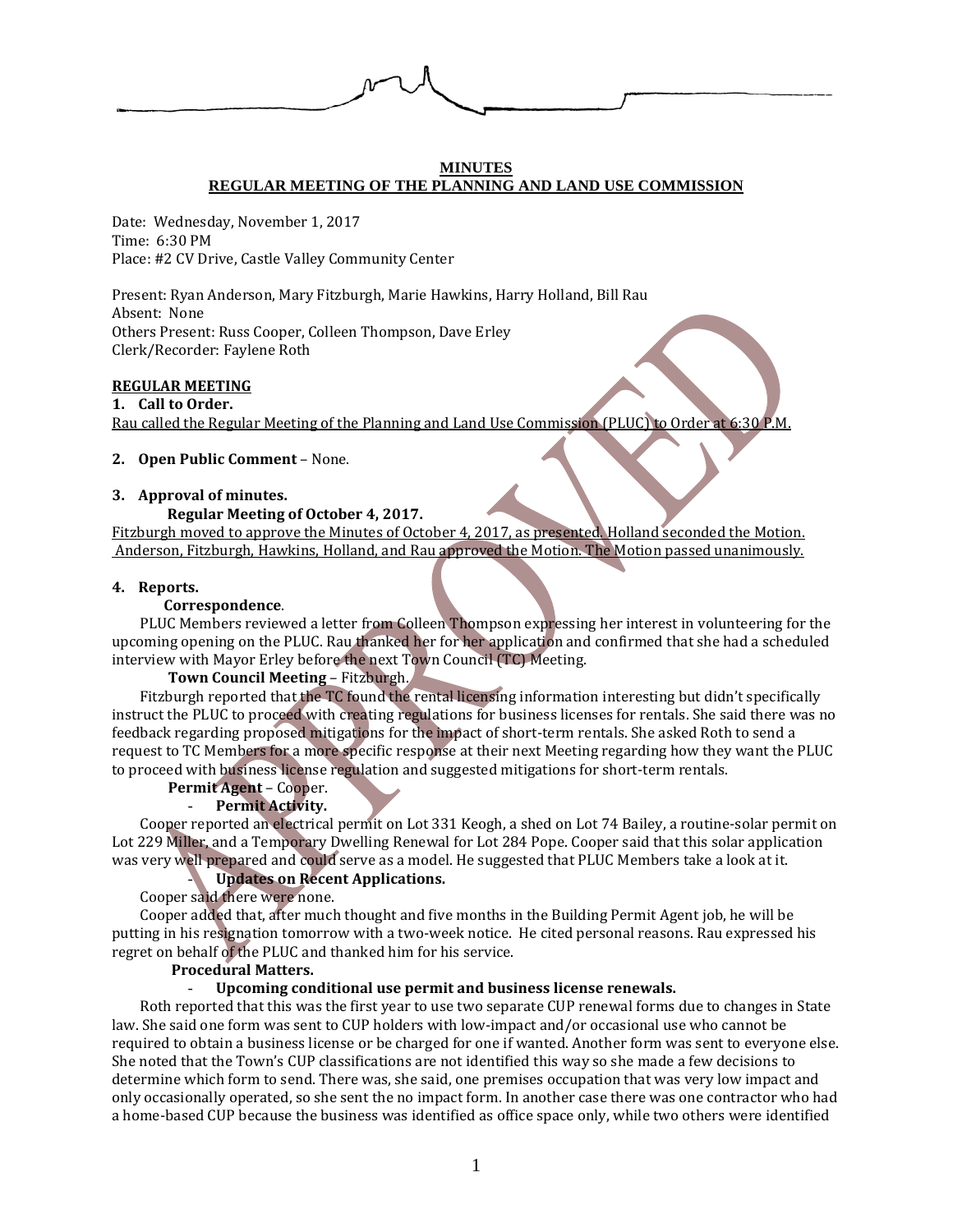as premises occupations. She suggested that the PLUC review these classifications before next year's renewals to align them with State law. Rau asked her to remind PLUC Members to review this sometime next year.

Rau stated that his understanding of Utah State Code was that all businesses require a business license, and that the Town's role was as supplier—not enforcer—of business licenses. Roth replied that the recent change in State law states that a municipality cannot require a license or permit for occasional home-based businesses nor charge a fee for a license. Rau noted the inconsistency between one part of the Code and another.

PLUC Members discussed the option of redefining both home and premises occupations as either routine or nonroutine. Based on some complaints Roth had received about a home-based business that received excessive deliveries, they agreed that even a home-based business might qualify as nonroutine in some situations.

Roth also reported on what happens to the list of business licenses issued when it is reported to the County Assessor's office. She learned that the Assessor's office sends a statement to license holders asking them to list all personal property associated with the business and to return the statement to them by May 15. Once filed the Assessor's office sends a tax statement for the personal property only. If it is not paid, the amount (plus penalty) will be added to the lot owner's property tax bill. Several PLUC Members noted that there is a generous allowance (about \$35,000 of assets each year) before any actual personal property tax is charged. They did not think vehicles were included. Roth was asked to inform Business License recipients about this process when she notifies them that their licenses are available.

### - **Upcoming Town Council review of Fee Schedule for 2018.**

Roth reported that the Town Council will be reviewing the Fee Schedule for 2018 which could include changes to building fees, CUP fees and addition of a fee for variance requests and appeals. She said that she would like to see some minor items like uncovered decks or porches, fences, re-roofing moved to the \$30 category because the review process is less demanding for them. She also suggested that Temporary Dwelling Permit fees might be increased if site visits were added, and she suggested consideration of a higher fee for nonroutine CUPS since they require more processing time and may include inspections.

Some PLUC Members did not see a reason to decrease any fees because our fees are already very low and maintaining them could help offset the impact on roads and other annoyances. Fitzburgh noted that fees have to be justified based on the staff time they require. She said that impact fees should be used to address impact issues. PLUC Member suggested Roth could draft some wording to present to the TC.

Cooper noticed that the wording on Item 4: Septic permit does not match the current procedure. Roth was asked to rephrase it.

Erley explained that the TC would add a charge to the lot owner for variance and appeal requests. Fitzburgh suggested he ask the Town Clerk to look at what other municipalities charge for variance requests. She also suggested Meg Ryan, a city planner with Utah League of Cities and Towns, as a good resource.

Erley suggested that both PLUC and TC Members seek additional training on land-use issues.

#### **NEW BUSINESS**

# **5. Discussion and possible action re: Meeting Dates for 2018.**

PLUC Members agreed to continue to hold PLUC Meetings on the first Wednesday of each month with the exception of January and July. Those Meetings will be held on the second Wednesday—January 10 and July 11 because of conflicts with holidays.

# **6. Discussions and possible action re: amendments to Ordinance 85-3 regarding general operating requirements for home and premises occupations and appeal authority.**

Fitzburgh reported that the proposed amendments in Ordinance 85-3 and 2006-3 mirror each other, with 2006-3 being more extensive in dealing with the appeal authority. She said that the changes in 85-3 address fuel storage in the CUP General Operating Conditions section as well as changes in other sections that reference the appeal authority. Fitzburgh said that she used language from Morgan County's ordinance provided by ULCT City Planner Meg Ryan and suggestions from Attorney Christina Sloan in drafting the amendments.

Rau corrected an error on page 2, Item 16: change "They" to "The" at the beginning of the second sentence. He also suggested listing the Town as an additional insured on the insurance policy if the business were responsible for damage to Town infrastructure such as water or roads, during the course of operating its business.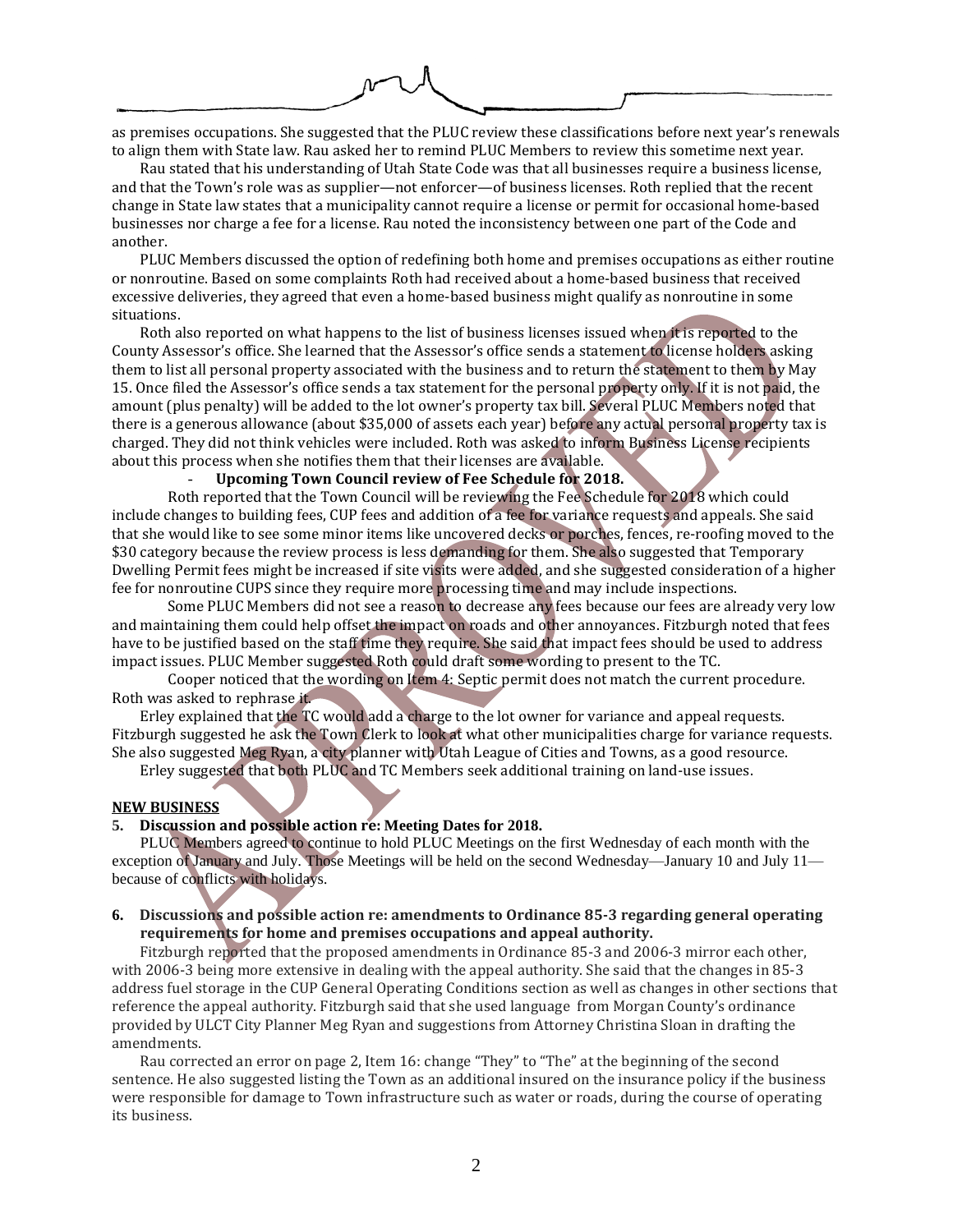Erley suggested consulting with Cooper about definitions for flammables that include OSHA language, such Class II and Class III. Cooper said there were definitions in the documents he provided under Item 9.

PLUC Members continued to discuss specific changes to the General Operating Conditions listed in Section 4.8.3:

(14) Adds a requirement to list all materials—and quantities stored—that pose a fire risk and to adhere to OSHA's use and storage requirements for the materials and to require a certificate of inspection for required fire suppression equipment prior to any business activity and with each yearly renewal. PLUC Members discussed who would do these inspections and noted that some situations would require more extensive inspections than others.

Cooper added that Orion Rogers, State Health Inspector, had emailed him that the State does not regulate aboveground fuel tanks. No action is taken until they leak. Fitzburgh said a previous PLUC drafted a fuel storage ordinance for Town residents, which was never approved. She offered to forward it to PLUC Members and asked Roth to forward a copy to the Town Clerk.

Holland added a correction to the first sentence to delete the word "in" between must be and used in the underlined segment.

(18) Fitzburgh noted that the requirement in Item 18 supersedes the previous designation of a nonconforming use for anyone not in compliance with the changes.

In Chapter 7.1 the Appeal Authority was re-identified as "Variance and Appeal Hearing Officer (Officer). All references to "appeal authority" in Sections 7.2 through 7.7 were changed to "Officer." The use of the term "Appeal Authority" was retained in Section 7.8 because this section refers to other Appeal Authorities designated by the Land-Use Ordinance.

Changes in Section 7.4 define the process as follows:

(2) The role of the Town Clerk in determining the completeness of an appeal and its compliance with the 30-day deadline for appeal.

(3) The role of the Officer to only consider the correctness of decisions based on land-use ordinances. Legislative decisions, ordinance amendments, general plan amendments, and zoning map amendments cannot be challenged through the Appeal Officer.

(4) The role of the Officer to affirm a land use decision where there is a record to show that it was a reasonable determination based on the Land Use Ordinance and was not an erroneous, arbitrary, capricious, or illegal determination. It also states that the appeal is not subject to de novo review. Fitzburgh will forward the wording of the Item to Sloan for advice on the best phrasing.

Erley stressed the importance of both the PLUC and TC applying and recording specific code used in their decisionmaking process. He and Fitzburgh suggested that Ryan or Sloan provide training. Fitzburgh also said that Sloan has suggested that she should be present at some of the Town Meetings especially when the phrasing of a potential motion might have important legal implications.

(7) Language defining a specific timetable was removed and replaced with the phrase "within a reasonable time." Fitzburgh said that this phrase is accepted in Utah State Code if due diligence can be shown in addressing the situation. She suggested that more specific timelines could be imposed through contract negotiations with the Appeal Officer. Fitzburgh also said that Ordinance 2006-3, Section 4.2, allows the Town to appoint a back-up if the Appeal Officer is out of town or unable to perform the duties for some reason.

Erley stated that a State Ombudsman if also available to perform these duties if both parties agree. Fitzburgh said she will forward Ordinance 2006-3 to Sloan and Levine because it is more comprehensive.

PLUC Members agreed to hold a Public Hearing on Ordinance 85-3 at their December 6, 2017, Meeting. They decided to hold a Hearing on Ordinance 2006-3 at the same time so that there will not be conflicting ordinances in effect at the same time. Roth will post the Public Hearing.

Fitzburgh moved to table Item 6. Anderson seconded the Motion. Anderson, Fitzburgh, Hawkins, Holland, and Rau approved the Motion. The Motion passed unanimously.

### **7. Discussion re: possible amendments to Ordinance 2006-3, Section 4.9 regarding the Appeal Authority process.**

Fitzburgh explained the amendments to Ordinance 2006-3 mirror the amendments to Ordinance 85-3. She said the changes and questions are the same for both. According to Fitzburgh, the proposed amendments are in Sections 4.8 through 4.16. PLUC Members agreed to relist this item as New Business on the next Agenda and rename it in order to better reflect the nature of the proposed changes.